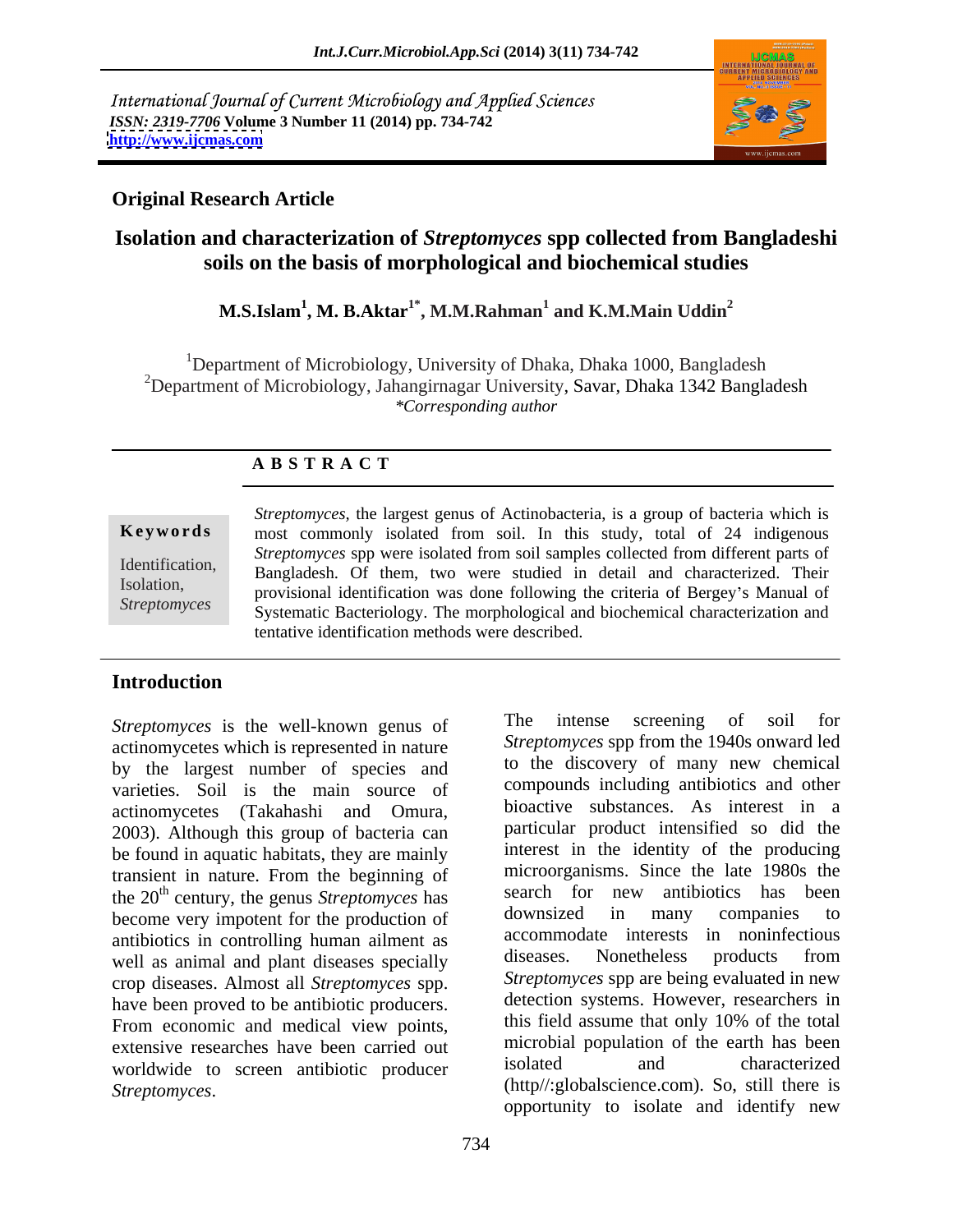*Streptomyces* species and new compounds **Morphological and cultural** from this genus. The contraction of the contraction of the characteristics determination

characters like utilization of carbon sources Streptomycetes (Antonieta Taddei *et al.*, collaboration in the "International"

So their classification is still an important issue for the taxonomists as well as for the researchers who are working with this **Biochemical screening** genus. The aim of our study is to isolate and characterize new *Streptomyces* spp using

A total of twenty-four isolates of indigenous *Streptomyces* spp were isolated from soil samples. Of them, two were selected for detail study designated as isolate no S-31 and S-109. The *Streptomyces* spp were purified initially by streak plate technique (Williams and Cross, 1965) on Oatmeal agar medium (Fig. 2). After purification these isolates were maintained throughout the study on Oatmeal agar slants. (Fig. 1).

The tubes were wrapped with polythene **Results and Discussion** bags & kept in a refrigerator at 4°C for the purpose of preservation for a short time. The microscopic studies and staining Periodic transfers of the species were done at 15 day intervals. For long term 31 and S-109) (Fig. 3) showed that both of preservation, the isolates were kept at  $-20^{\circ}\text{C}$  them were Gram positive and non-acid fast in 20% glycerol broth (Waksman and and they had filamentous, branched and

### M**orphological and cultural characteristics determination**

In an attempt to do these different Gram staining (Hucker and Conn's, 1923 researchers considered different characters modified method), Acid-fast staining (Ziehl such as morphology, cultural criteria such as Neelson's, 1883) and cover slip culture growth on different media, biochemical technique (Kawato and Shinobu, 1959) were etc. However, there is a big gap between characteristics. . Some special media (ISP traditional approaches and modern methods media) such as ISP-1, ISP-2, ISP-3, ISP-4, for the classification and identification of ISP-5, ISP-6 and ISP-7 formulated by the 2006). Streptomyces Project" (ISP) were used to used to determine morphological collaboration in the "International determine the growth responses and chromogenesis of the selected isolates.

### **Biochemical screening**

traditional morphological and biochemical species were determined by a series of characteristics. biochemical tests such as IMVIC tests; **Materials and Methods** hydrolysis; Test for starch hydrolysis; Lipid **Purification, maintenance and** Catalase test; Fermentation tests; General **preservation of the organisms** fermentation test etc. The utilization of The bio-chemical activities of the selected Nitrate Reduction test; Test for gelatin hydrolysis test; Test for esquilin hydrolysis; different carbon sources as well as production of melanin were also studied.

## **Physical properties**

Temperature tolerance and pH requirement of the selected species were determined by growing them at different temperature such as 10, 20, 30, 37 and  $45^{\circ}$ C and over a wide  ${}^{0}C$  and over a wide range of pH from 4.0 to 9.0 on Bennett agar (Fig. 1).

### **Results and Discussion**

Henrichi, 1948). coenocytic mycelia (Table 1). The growthproperties of selected *Streotomyces* Spp (S-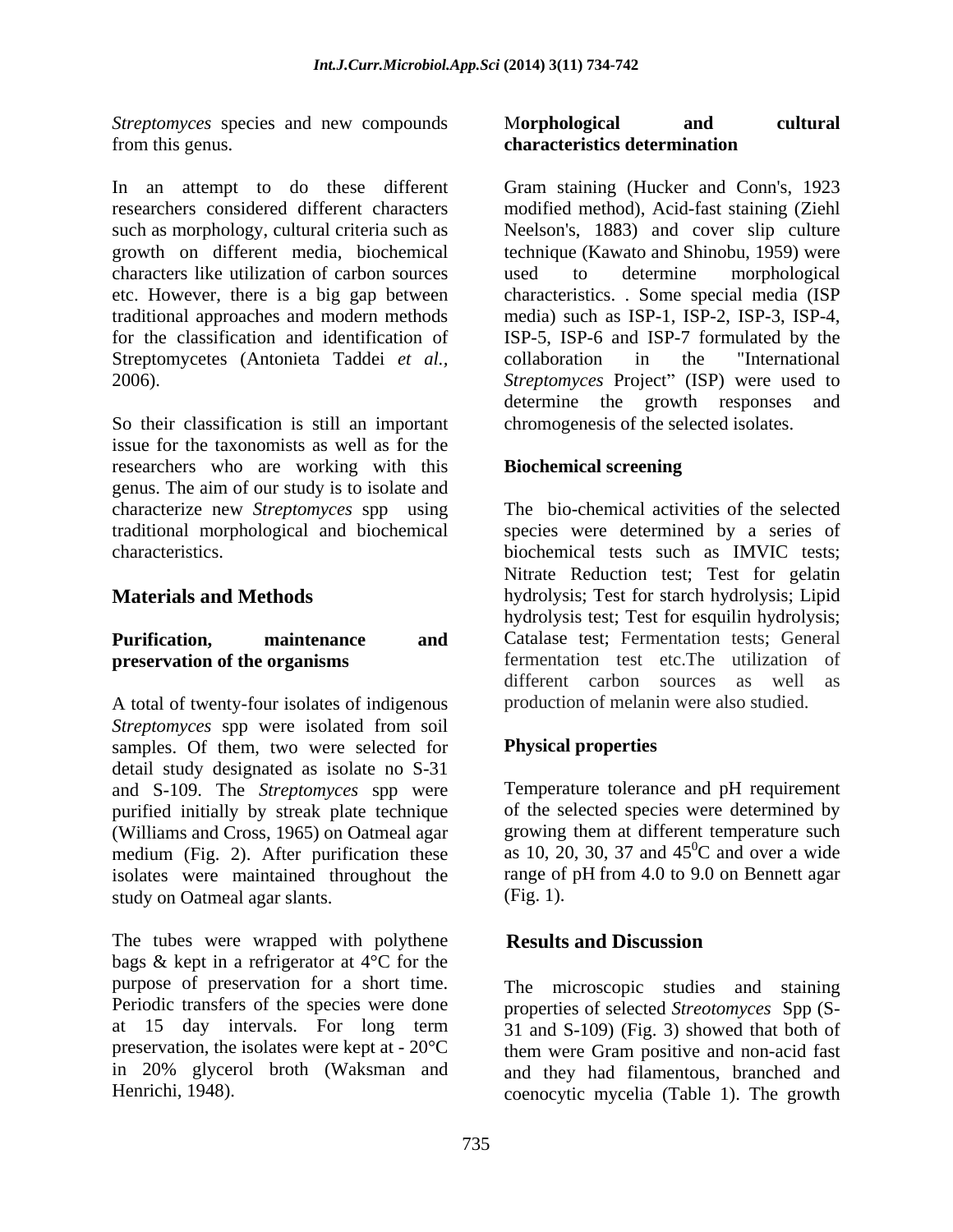patterns, amount of growth, aerial mass color, reverse color and soluble color of the spp. Both of the species were studied selected species on different ISP media were morphologically and microscopically observed and recorded.**(**Table 2 and 3). The following cover slip culture on solid biochemical test result showed that they were catalase positive and responded Microscopic observation revealed that the positively to nitrate reduction and both were selected species showed better performance esqulin and starch hydrolyzer .There was in the production of aerial or reproductive negative response in indole production and mycelia as well as sporulation on solid Voges-Proskauer tests in case of both species (Table 4).

mannitol, arabinose and xylose. Glucose rectifiexible and retinocularaparti, was used as positive control and only basal respectively. agar medium without any carbohydrate was

physical, cultural and biochemical properties with the help of Bergey's Manual of Systematic Bacteriology (Locci 1989). These Growth characteristics of the S-31 and Sselected species produce aerial mycelium of various colors such as gray, white, ash, Results showed that ISP-3 (Oatmeal agar) brown which can be easily detected with was an excellent growth medium for the naked eyes. They were found to be Gram positive and non-acid fast, which is one of

the important criteria of the *Streptomyces* morphologically and microscopically medium (Kowato and Shinobu, 1959). media.

In general fermentation tests, several and aerial mycelium was studied. The carbohydrates such as lactose, mannitol, vegetative mycelium was coenocytic. These maltose, sucrose, glucose, and salicin were species were found to produce filamentous, added to the nutrient broth in presence of profusely branched mycelium with net like phenyl red indicator to observe the structure. Species of *Streptomyces* were fermenting capability of the *Streptomyces* characterized by the production of typical spp. and the observations were summarized aerial mycelium super imposed upon the (Table 4). The tests for carbon utilization by substrate growth. Aerial hyphae were found the organisms were performed. The carbon to vary considerably in length. The spore sources employed were sucrose, fructose, chain ornamentation of S-31 and S-109 was The morphology of their substrate mycelium rectiflexible and retinocularaparti, respectively.

used as negative control. Biochemical characteristics of the selected The selected *Streptomyces* spp. were grown Nitrate reduction and catalase tests were at different temperature; both were able to found to be positive in case of both species. grow at 10°C and 45°C. They were They were found to be capable of mesophilic, growing best at 30° to 37°C.The hydrolyzing starch and esquilin but they selected species behaved as neutrophilic in could not hydrolyze lipid (Fig. 4). Both culture, growing between  $p^H$  4.0 and 9.0 species were tested for their capability to with an optimum closeness to neutrality. ferment different types of carbohydrate such Twenty four indigenous *Streptomyces* spp. glucose and salicin (Table 4). The results from the soil samples were isolated and two showed that all were capable of fermenting of them(S-31 and S-109) were selected and sugar without producing gas. S-31 produces characterized based on their morphological, no acid except lactose; S-109 produces no S-31 and S-109 were analyzed (Table 4). as lactose, mannitol, maltose, sucrose,

acid except mannitol (Fig. 5). Growth characteristics of the S-31 and S- 109 were studied on different ISP media. selected species.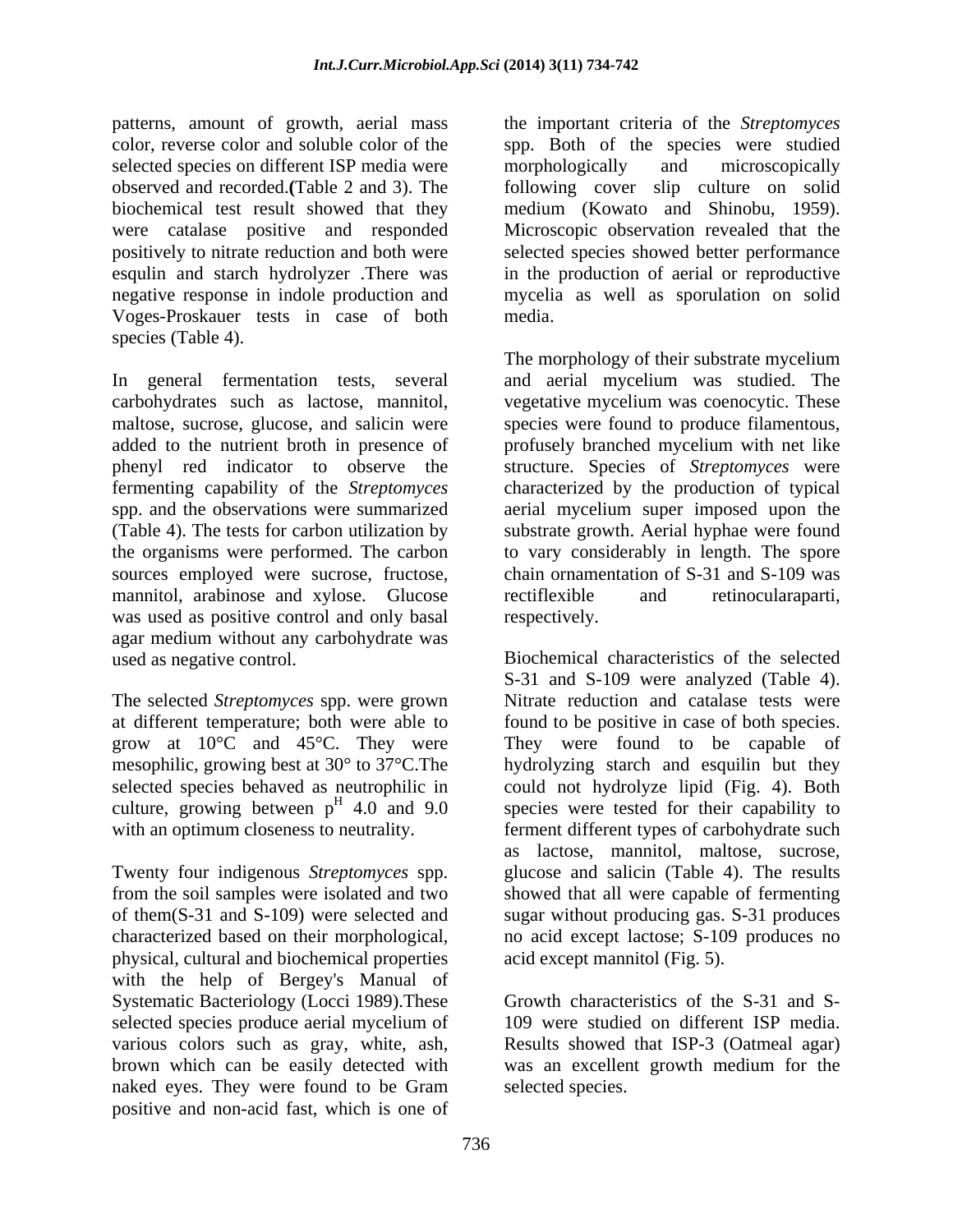| <b>Isolate</b>    | Vegetative Mycelium          | Aerial mycelium   | Gram     | Acid fast reaction |
|-------------------|------------------------------|-------------------|----------|--------------------|
|                   |                              |                   | reaction |                    |
| $\sim$ 0.1 $\sim$ | Filamentous, Branched        | Rectiflexible     | $G(+ve)$ | Non acid fast      |
|                   | Coenocytic                   |                   |          |                    |
| $S-109$           | Filamentous, Profusely       | Retinocularaparti | $G(+ve)$ | Non acid fast      |
|                   | <b>Branched, Coencocytic</b> |                   |          |                    |

**Table.1** Microscopic studies and staining properties of the selected isolates

**Table.2** Cultural characteristics of the selected isolates (S-31) on different media

| Media name                |        | Growth                              | Aerial mycelium | Soluble   Reverse        |                          |
|---------------------------|--------|-------------------------------------|-----------------|--------------------------|--------------------------|
|                           | Range  | <b>Colony Properties</b>            | color           | pigment                  | color                    |
| <b>Bennett Agar</b>       | $+++$  | Light brown, granular,              | Cream           |                          | Yellow                   |
| Plate                     |        | spreading                           |                 |                          |                          |
| Yeast Extract -           | $+++$  | Brown, Cottony, spreading           | White           | Brown                    | Brown                    |
| <b>Malt Extract Plate</b> |        |                                     |                 |                          |                          |
| Oatmeal Agar              | $+++$  | Gray, Cottony, spreading            | Gray            |                          | White                    |
| Plate                     |        |                                     |                 |                          |                          |
| <b>Nutrient Agar</b>      |        | Non-spreading                       | Cream           |                          | $\overline{\phantom{0}}$ |
| Plate                     |        |                                     |                 |                          |                          |
| <b>Bennett Broth</b>      | $+++$  | Tobacco brown, Thick ring like      | Gray            |                          |                          |
|                           |        | pellicle, no sediment and           |                 |                          |                          |
|                           |        | turbidity                           |                 |                          |                          |
| Inorganic Salt            | $++++$ | <b>Light Gray Spreading Powdery</b> | Gray            |                          | Brown                    |
| starch Agar               |        |                                     |                 |                          |                          |
| (ISP4) Plate              |        |                                     |                 |                          |                          |
| Glycerol                  | $+++$  | Light Brown, Powdery, Non-          | Light Gray      | Light                    | Brown                    |
| Asparagines               |        | spreading                           |                 | Brown                    |                          |
| (ISP5) Agar Plate         |        |                                     |                 |                          |                          |
| Tryptone-Yeast            | $+++$  | Light Brown, Ring Like growth       | Gray            | $\overline{\phantom{0}}$ | $\overline{\phantom{0}}$ |
| <b>Extract Broth</b>      |        | on the surface, turbid, no          |                 |                          |                          |
| (ISP1)                    |        | sediment                            |                 |                          |                          |

Highly growth  $(+++)$ ; good growth  $(+++)$ ; Weak growth  $(++)$ ; growth Rare/Trace growth  $(+)$ ; Not growth (-)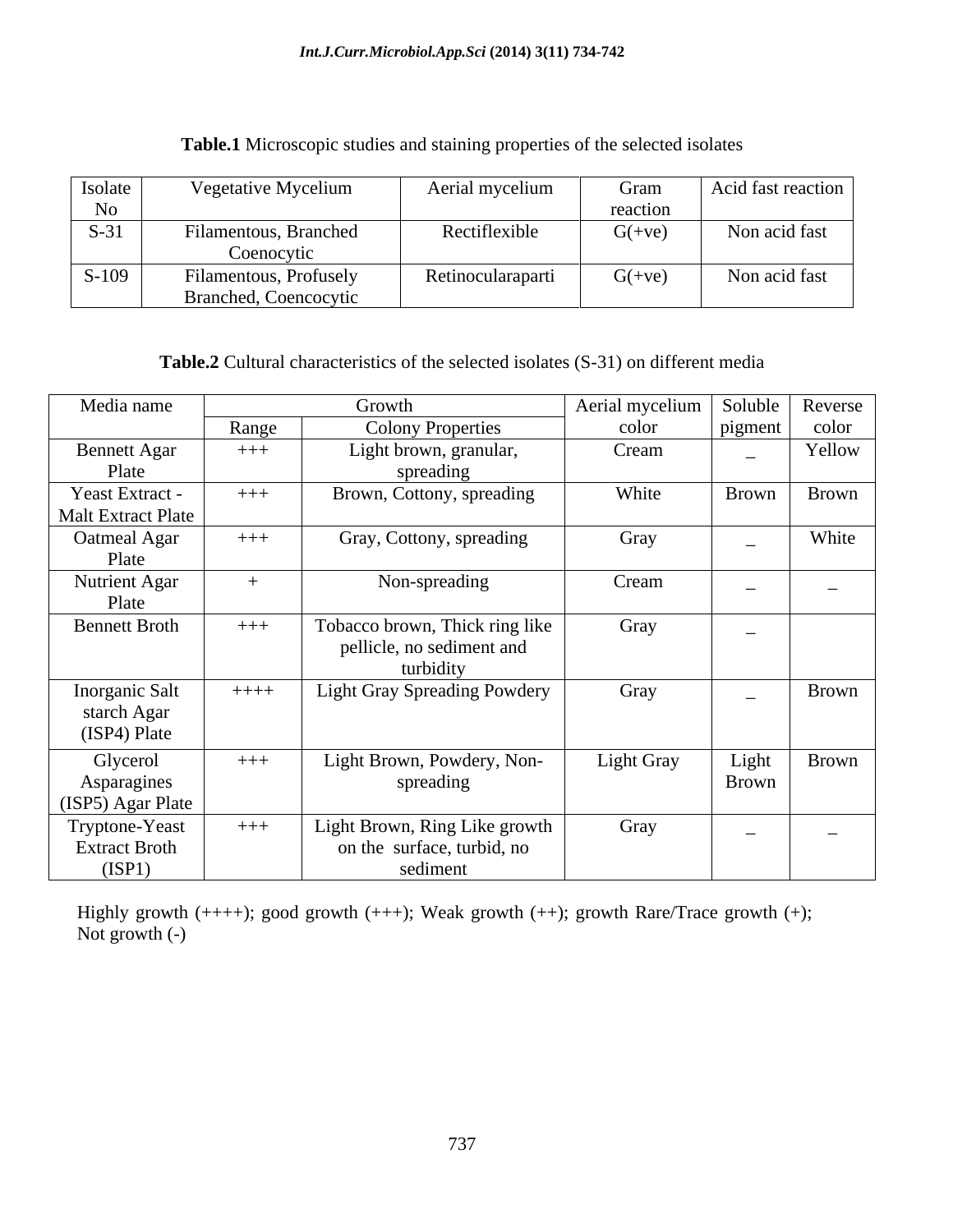| Media name                |         | Growth                    | Aerial          | Soluble                  | Reverse                  |
|---------------------------|---------|---------------------------|-----------------|--------------------------|--------------------------|
|                           | Range   | <b>Colony Properties</b>  | mycelium color  | pigment                  | color                    |
| Bennett Agar Plate        | $++++$  | Brown, spreading,         | Gray            | $\sim$                   | Brown                    |
|                           |         | powdery                   |                 |                          |                          |
| Yeast Extract -           | $+++$   | Deep brown, spreading,    | Blackish brown  | Brown                    | Blackish                 |
| <b>Malt Extract Plate</b> |         | powdery                   |                 |                          | brown                    |
| Oatmeal Agar              | $++++$  | Deep brown, spreading,    | Coffee          | Light                    | Brown                    |
| Plate                     |         | powdery                   |                 | Brown                    |                          |
| <b>Nutrient Agar</b>      | $++++-$ | Spreading                 | Cream           |                          | <b>Butter</b>            |
| Plate                     |         |                           |                 |                          | Cream                    |
| <b>Bennett Broth</b>      | $++++$  | Yellow, Thick ring like   | Gray            | $\overline{\phantom{0}}$ |                          |
|                           |         | pellicle, no sediment and |                 |                          |                          |
|                           |         | turbidity                 |                 |                          |                          |
| Inorganic Salt            | $+++++$ | Brown, Spreading,         | Deep Gray       |                          | Brown                    |
| starch Agar (ISP4)        |         | Powdery                   |                 |                          |                          |
| Plate                     |         |                           |                 |                          |                          |
| Glycerol-                 | $++$    | Brown, Non-Spreading,     | Brown           | Light                    | <b>Brown</b>             |
| Asparagines               |         | Granular                  |                 | <b>Brown</b>             |                          |
| (ISP5) Agar Plate         |         |                           |                 |                          |                          |
| Tryptone-Yeast            | $++++-$ | $\sim$                    | Thick ring like | $\overline{\phantom{0}}$ | $\overline{\phantom{0}}$ |
| <b>Extract Broth</b>      |         |                           | pellicle,       |                          |                          |
| (ISP1)                    |         |                           | sediment        |                          |                          |
|                           |         |                           | present         |                          |                          |

**Table.3** Cultural Characteristics of the selected isolates (S-109) on different media

Highly growth  $(++)$ ; good growth  $(++)$ ; Weak growth  $(++)$ ; growth Rare/Trace growth  $(+)$ ; Not growth  $(-)$ Not growth (-)





**Figure.1** Growth isolate on Bennett agar plate **Figure.2** Growth isolates on oatmeal agar plate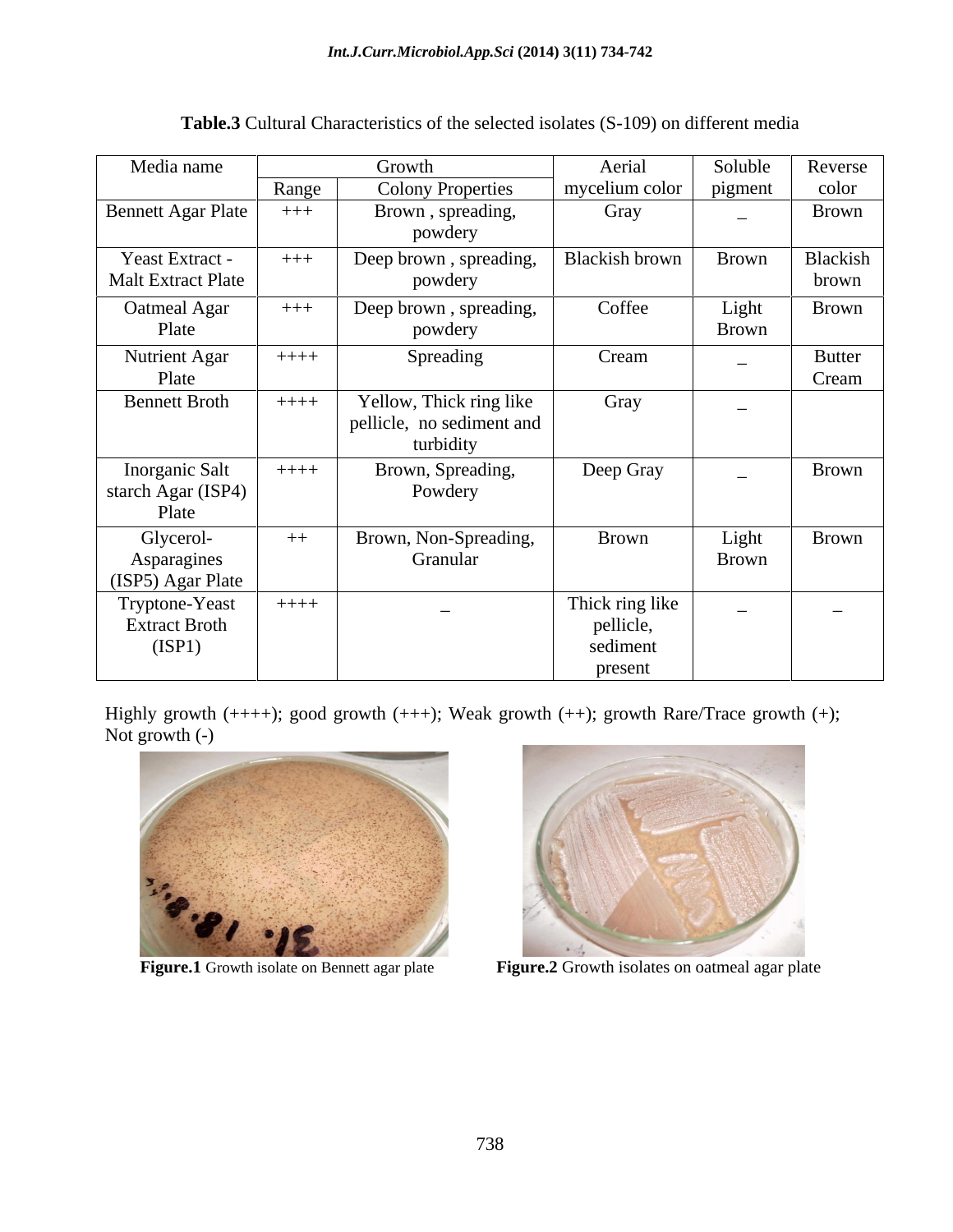| Test parameter           | Tubier Bioenemeur properties of the sereoted horate<br>Isolates name |           |  |  |
|--------------------------|----------------------------------------------------------------------|-----------|--|--|
|                          | $S-31$                                                               | $S-109$   |  |  |
| Hydrolsis of starch      | $+$                                                                  | $+$       |  |  |
| Hydrolsis of Lipid       | $\sim$                                                               | $\sim$    |  |  |
| Hydrolsis of Gelatin     | $+$                                                                  | $-$       |  |  |
| Hydrolsis of Esqulin     | $+$                                                                  | $+$       |  |  |
| Nitrate test             | $+$                                                                  | $+$       |  |  |
| Catalase test            | $+$                                                                  | $+$       |  |  |
| <b>IMVIC</b> test        |                                                                      |           |  |  |
| Indole test              | $\sim$ $-$                                                           | $\sim$    |  |  |
| MR test                  | $\sim$                                                               | $\sim$    |  |  |
| VP test                  | $\sim$                                                               | $\sim$    |  |  |
| Citrate test             | $\sim$                                                               | $\sim$    |  |  |
| <b>Fermentation test</b> |                                                                      |           |  |  |
| Lactose                  | $\sim$                                                               | $\sim$    |  |  |
| Manitol                  | $\sim$                                                               | $\sim$    |  |  |
| Maltose                  | $\sim$                                                               | $\sim$    |  |  |
| Sucrose                  | $\sim$                                                               | $\sim$    |  |  |
| Glucose                  | $\sim$                                                               | $-$ , $g$ |  |  |
| Salicin                  | $\sim$                                                               | $\sim$    |  |  |
| <b>Carbon source</b>     |                                                                      |           |  |  |
| Glucose                  | $+++$                                                                | $+++$     |  |  |
| Sucrose                  | $+$                                                                  | $+++$     |  |  |
| Fructose                 | $+++$                                                                | $+++$     |  |  |
| Mannitol                 | $+++$                                                                | $\sim$    |  |  |
| Arabinose                | $\sim$ $-$                                                           | $\sim$    |  |  |
| Xylose                   | $++$                                                                 | $+++$     |  |  |
|                          |                                                                      |           |  |  |

**Table.4** Biochemical properties of the selected isolate

Strongly positive utilization (++++); Positive utilization (+++); Weak Utilization (++); Utilization doubtful/Trace  $(+)$ ; Utilization negative  $(-)$ ; g= gas production.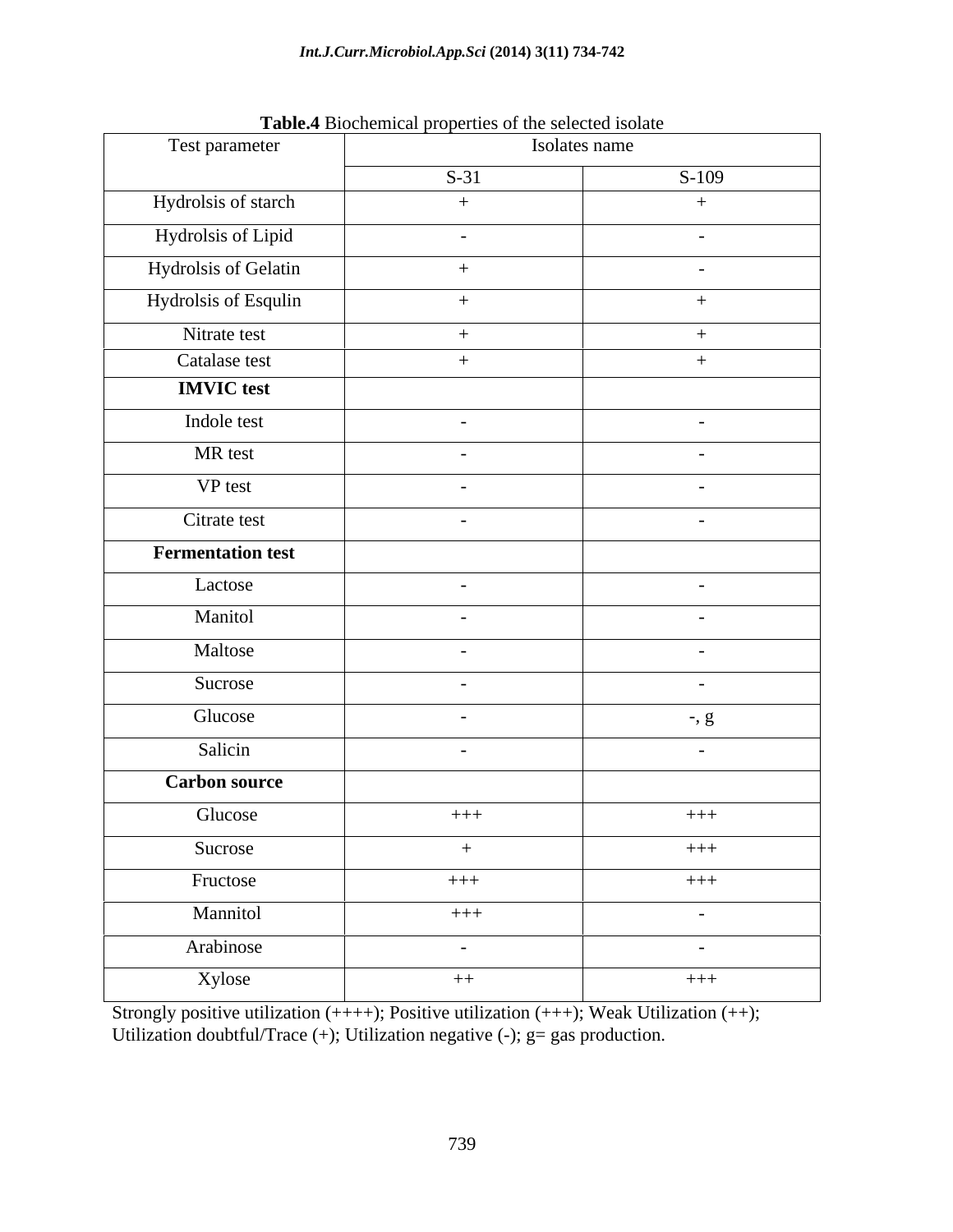

 **Figure.3** Microscopic observation of selected isolate (Left S-31 and Right S-109)



**Figure.4** Esquilin test (Left: broth and Right: plate)



**Figure.5** Utilization of sugar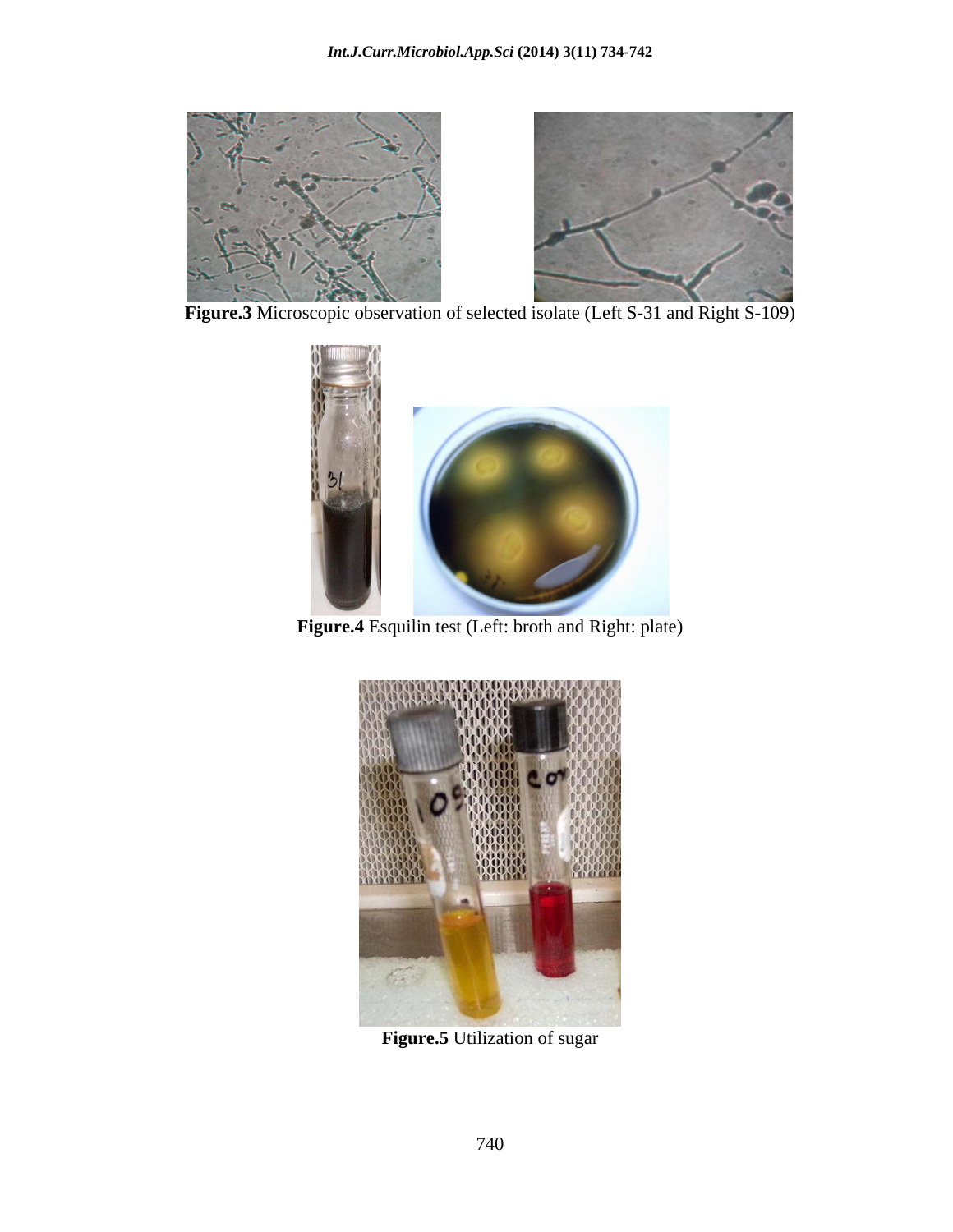After proper incubation, the isolates produced aerial mycelium. Results (Table S-31 and S-109 species were similar to 2 and 3) indicated that S-31 was in gray most of the reported *Streptomyces* spp. series while S-109 was in coffee series. Further research is necessary for species

The color of the substrate growth is an determination. important criterion for categorizing the *Streptomyces* spp. The reverse color of **References** both species while growing on ISP media was studied (Table 2 and 3). Different *Streptomyces* spp. gave different substrate colors. The *Streptomyces* spp. was tested whether they can produce diffusible pigment on peptone-yeast extract iron agar biochemical studies. I. Microbiol. (ISP-6) and tyrosine agar (ISP-7) or not.  $Res., 161: 222-231.$ The results revealed that S-31 and S-109 produced diffusible pigment on ISP-6 medium; S-109 produced the darkest inhabiting forest soils. Appl.

Temperature is one of the physical factors that governs the distribution and activities of *Streptomyces* spp. in natural habitats. Most species of them were mesophiles, growing at temperature between 10°C and 37°C. There were also thermotolerant and soil. VIII. Distribution and thermophilic species (Kutzner, 1981). A few species grew slowly at 4<sup>o</sup>C (William actinomycetes, Soil Biol, Biochem... *et al.*, 1983). In our study, the selected 7: 345–348. *Streptomyces* spp. were grown at different temperature. Both were able to grow at culture of Streptomyces 10°C and 45°C. Data revealed that they were mesophilic, growing best at 30° to A simple technique for the

Most *Streptomyces* spp. behaved as neutrophilic in culture, growing between Kutzner, H.J. 1981. The family  $P<sup>H</sup>$  5.0 and 9.0 with an optimum closeness to neutrality. Acidophilic and acidoduric strains had been isolated from acidic soils The prokaryotes: A hand book on and other materials (William and Davies, 1971; Khan and Williams, 1975; of bacteria, Vol. II. Springer - Hagedorn, 1976). In our study, the species were grown on Bennett agar adjusted at Neelson, F. different  $P<sup>H</sup>$  ranging from 4.0 to 9.0. Beitrag zur Lehre von der

Overall the characteristics of the selected identification as well as enzyme activity determination.

# **References**

- Antonieta, T., Maria Jose´ Rodriguez, *et al.* 2006. Isolation and identification of *Streptomyces* spp. from Venezuelan soils: Morphological and biochemical studies. I. *Microbiol.*<br>*Res.*, 161: 222—231.
- pigment on both media.<br> *Environ. Microbiol.*, 32: 368–375. Hagedorn, C. 1976. Influences of soil acidity on *Streptomyces* populations inhabiting forest soils. *Appl.* 
	- Hucker, G.J., Conn, H.J. 1923. Further studies on the methods of gram staining NYS. *Agr. Exp. Mycol. Soc.,* 57: 185 200.
	- Khan, M.R., Williams, S.T. 1975. Studies on the ecology of actinomycetes in soil. VIII. Distribution and characteristics of acidophilic actinomycetes. *Soil Biol. Biochem.,*  $7: 345 - 348.$
- $37^{\circ}$ C microscopic observation. *Mem.* M., Shinobu. 1959. Coverslip culture of *Streptomyces herbaricolour* nov. sp. supplement: A simple technique for the microscopic observation. *Mem. Osaka, Univ. Lib. Art. Educ.,* 8: 114 119.
	- 5.0 and 9.0 with an optimum closeness Streptomycetaceae In: Starr, Stolp, Kutzner, H.J. 1981. The family Streptomycetaceae In: Starr, Stolp, Truper, Balows and Schlegel (Eds), The prokaryotes: A hand book on habitats, isolation and identification Verlag, Berlin, Pp. 2028–2090.
		- 1883. Ein Casuistischer Beitrag zur Lehre von der Tuberkulose. *Centraldl. Med. Wiss.,*